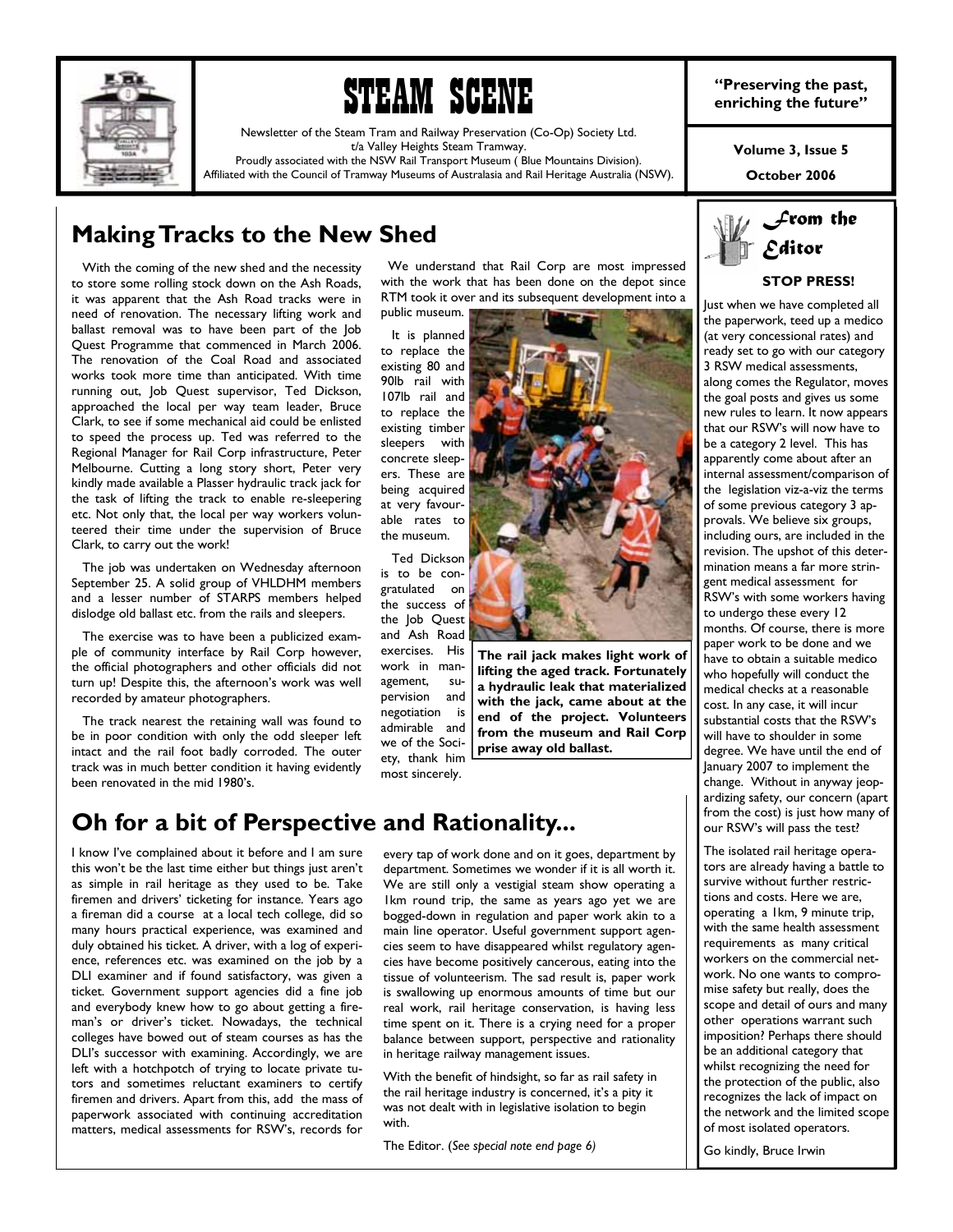



## **Why Run Heritage Trains (or Trams)?**

*This article is derived from that invaluable source of information and learned comment, "Locomotive & Railway Preservation". The author was John P. Hankey and commences with his experience as a volunteer carriage attendant on an excursion train. On reading it, I immediately related to his experience having myself been on "both sides of the counter". A study of the various types of heritage rail operation and what people seek and perhaps find when riding such operations follows. The article has been adapted by the editor to local conditions and scenarios where appropriate (see italics).* 



**Puffing Billy. A prime example of a "demonstration or preservation" railway. It is perhaps the premier example in Australia.** 

 While working as a car attendant aboard an excursion train, I had the first glimmer of insight. I wondered "Why am I doing this?" I questioned my motives and indeed, my sanity, because the train was many hours late. It was cold and gloomy and we had a full load of passengers. Some of the cars had heating but some were stone cold. The trip home turned into a nightmare as we shuffled passengers from those cars next to freezing, to empty seats in the barely heated cars . In the meantime we apologized to hundreds of passengers for

what we were putting them through.

 At the heart of my question was a sense of absurdity. The passengers had purchased tickets to ride this excursion train in reality, to nowhere and back. I and others like me, had volunteered many hours to help make it happen. We were all suffering some degree of misery and yet some of us were still enjoying it!

 Many contemporary recreational activities share that essential quality of absurdity. Fishing, running, sewing and sailing were all activities upon which people once depended for survival but have now become for many people, recreational pursuits. Likewise until recently, a train trip was something to be endured. Travel by train involved varying degrees of discomfort and inconvenience. Even a good trip in good weather could become monotonous. Certainly there were enjoyable aspects and a few people did ride for pleasure. Most trips were however, for necessity, not for fun.

#### **An Enjoyable Pastime**

 Today, thousands of people each year enjoy train travel solely for recreation and amusement. They journey forth on tourist railroads, historic steam passenger trains, dinner trains and mainline excursion trains. The trips range from transcontinental commercial operations with sleeping, dining and lounge cars to a lowly round trip in third-hand carriages

> behind an ageing diesel. The very act of traveling by train has come to be regarded as an enjoyable pastime rather than as a utilitarian mode of transport.

 The number of people who travel by tourist trains is self evident that people *want* to ride trains. Why they want to is more elusive but the reasons seem to be a complex mix of nostalgia, curiosity and not least, that inherent human urge to travel, observe and experience. In many cases, people ride trains for the same reasons

railway preservationists dedicate so much time and effort into operating them. Riding a train is inherently enjoyable to people of all ages, backgrounds and levels of interest. Passengers may not have enough commitment to wield a wrench or join a museum but they will take a train trip that appeals to them.

If why they ride is difficult to pin down, perhaps it is worthwhile to consider what kinds of experiences people are willing to pay for. Working backwards, it should be possible to divine why passengers might have selected a certain kind of trip. Each type of railway travel appeals to a specific audience and reveals particular attributes of recreational railroading. Excluding commuter and journey specific rail travel, as a start I suggest there are four general types of railway experience. There are others and some overlap but the majority of operations fall into one of these categories.

**1. The Railfan Trip:** Over the past 50 years, the railfan trip has evolved into a fairly standard, rather specialized experience. The target audience is wellknown—the committed railway enthusiast. That makes it relatively simple to structure the experience. The typical railfan trip occupies a day and in some cases, more than a day. Ideally, it is steam powered or with some other exotic form of motive power. It usually operates over track with special scenic or operational characteristics.

Railfan trips usually are wholly synthetic and ephemeral. That is to say, they are made up of different elements for the event and they are unique experiences created for the moment. The experience is structured to some extent (photo set-backs, unusual stop-overs etc.) and generally can't be replicated. Trips of this type will be well documented, with as much as possible squeezed into the day. Once completed, it stands alone as a unique event and becomes historic in its own right. *Unfortunately in this country (Australia) the expensiveness of setting up versus generally low budget railfans militates against this type of traffic.* 

2. The Tourist or Family Trip: The modern short-line tourist railway experience emerged in America after World War 2. *In Australia it developed tentatively in the late 1950's early 60's*. This type of train ride is characterized by relatively short duration, low cost, frequent service to a regular schedule and large numbers of riders. *Typical examples in Australia are Puffing Billy (Vic), The Mary Valley Line (Qld) and the Zig Zag (NSW).* Defining attributes of tourist railroads are the low levels of commitment required by the traveler and some implied guarantee of availability and reliability. A family can predict with some certainty that they will only spend so many dollars and so much time on the train and that it will be running when they are holidaying in the vicinity in six months time. Tourist railroads often reconstitute a variety of vintage railway elements into a new synthetic operation. *Puffing Billy for example caters to the broader tourist market with interlocking but associated features such as a rail museum, picnic ground facilities, lunch and dinner trips.* 



**Although not a regular commercial train, the RTM's Heritage Express is a good example of a "Holiday Trip" train.**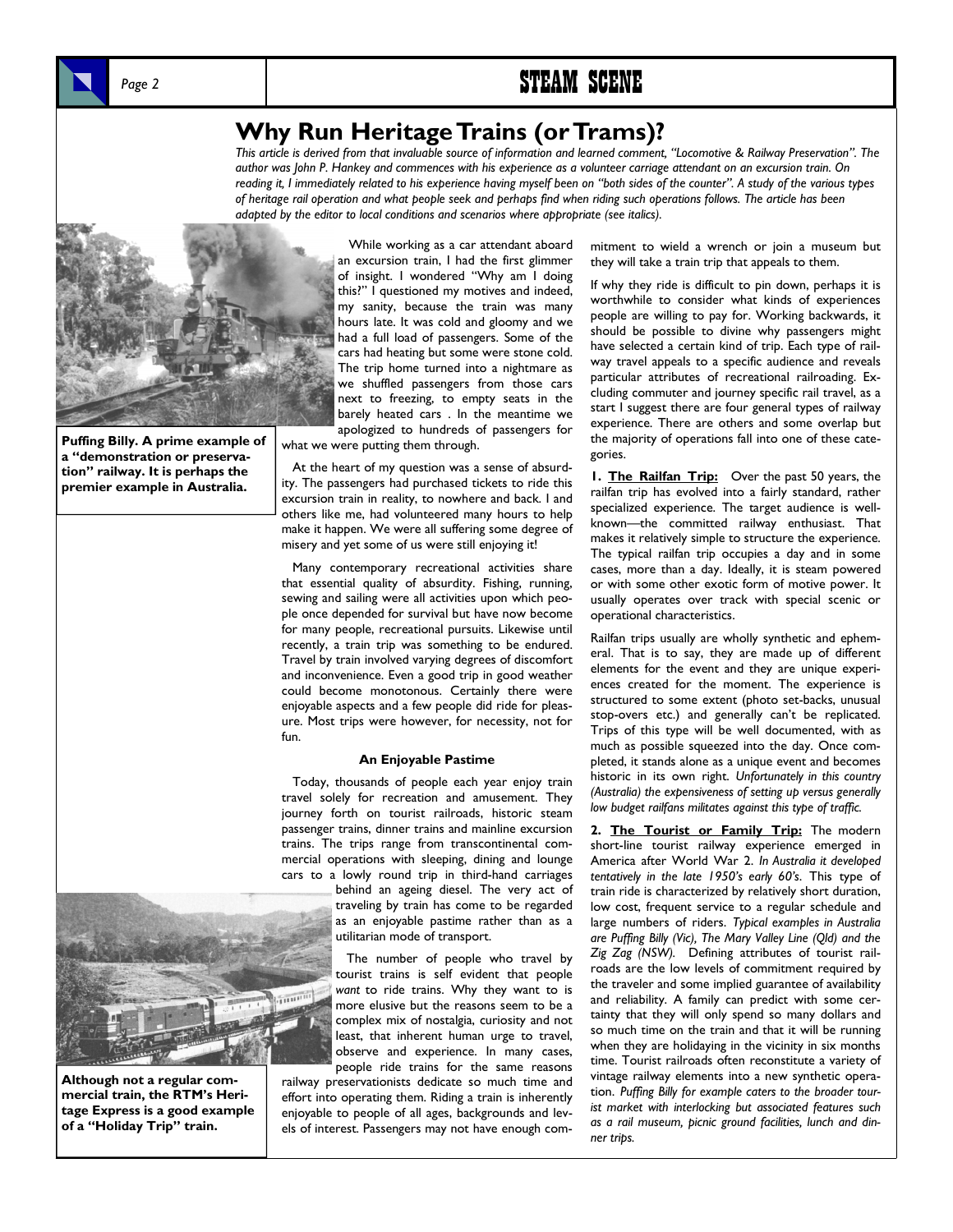## Volume 3, Issue 5 *Page 3*

The tourist train is oriented to ordinary people seeking a pleasant experience. Railfans certainly ride tourist trains but they make up only a tiny fraction of the total manifest. Most importantly, these rides tend to be stable through time. They provide an experience that can be replicated—a commodity if you like that has the potential to form the basis of the "railway experience" for thousands of people.

were prime functions of the line in its original task.

3. The Holiday Trip: Whilst this phenomena is descended from the "Grand Tours" of 19th century Europe and America *it is a comparative late-comer to Australia for a variety of reasons. Travel by rail to get to a holiday destination was for most people, the only way to go in Australia until the availability of the motor car for the budget of the common man during the 1950's. From that time on, an accelerating drift from the railway to the car as a medium of transport to a holiday destination became the norm. Concurrently, the advent of the "land cruise" type train took more of a hold. The arrival of the "Indian Pacific" grabbed the retirees' imagination of the 1970's whereby it became "de rigueur" for one's retirement. In effect, train travel became part of the holiday not just the means of getting to the holiday. It still has a certain allure however the overseas trip is now more the "done thing".* 

The long distance train trip requires a major commitment of money, time and involvement but not necessarily, an interest in railways. The train is merely a platform from which to explore the culture and scenery at hand. It is a haven a comfort and sociability but not of itself, the main adventure. Many people who ride these trains have an affection for railways or nostalgic memories but I hesitate to call them railfans. They also tend not to take along children. There is a big cost difference from a jaunt on a tourist line and a trip on the *Indian Pacific*. As an introduction to rail heritage however, the tourist ride could well have a greater educational and "real" experience potential.

**4. The Demonstration or Preservation Railways:** The newest and perhaps the least defined type of train ride is the demonstration railway. Its primary function– the one that drives the majority of other decisions– is to provide visitors with an authentic rail heritage experience. Usually the experience is in connection with a museum, formal preservation activity or historic site. This type of train ride relies on the conservation of a larger set of historic attributes and has education as its implicit or explicit goal.

The defining characteristics of demonstration rail/ tramways are historical integrity and some sense of the importance of the route, facilities or history. Many of these lines do not make money or make only enough to ensure their own preservation. The prime motivation for their operation is to preserve some aspect of railway heritage in its original form or to provide some sort of meaningful, educational experience. The rides themselves may resemble other types of rail trip experience and there are exceptions o this broad classification. As mentioned previously, some types of operation overlap in classification. In general, authenticity along with the usual passenger amenities, is the product being sold. *Many of the short-haul tramway operations in Australia, would fall into the classifica-* *tion of "demonstration line" although they do cross over into the "tourist" type of operation. e.g. Ballarat and our own at Valley Heights.* 

#### **Directing the Journey**

These operations help shape the more basic question of why people ride trains. What are some of the reasons who otherwise responsible, early 21st century citizens are willing to spend time and money patronizing an obsolete form of industrial transportation? Is it possible to predict what will appeal to potential riders based on which railway operations are now successful? Are there universal or at least common attributes of recreational rail travel that can be identified and manipulated? People ride for their own reasons but many of those reasons are discrete and widely shared.

A train is a vehicle capable of taking very different people to very different places. Some find solitude or introspection on a railway journey, especially a longer one. The combination of enclosure in a safe, comfortable environment (the carriage), its passage through the landscape (be it boring or otherwise is immaterial) and the sensation that progress is being made (without the attentions of the passenger) can provide a pleasant and soothing experience.

For others, a railway excursion is a more vivid experience. The trip may be very much associated with the present and represent an abiding interest in experiences for their own sake. Dinner trains, scenic excursions and land cruises may have no explicit link to "the past". They may even strive to be modern. The train is a vehicle for entertainment, the ride is attractive because it is so different from people's ordinary means of transportation.

Trains also offer historical experiences. *The Western Endeavour is one major event that comes to mind. Recreated Mail Train trips are also attempts at capturing events of the past.* The past exerts a powerful influence on the imagination. Historic train trips are one of the most evocative, accessible and effective means for individuals and families to satisfy their curiosity about "the past". Many people regard a vintage train or motor trip as a means to engage or sample their own history. I think that is the motivation for many families to include a tourist train in their holiday itinerary. The train becomes an experience shared across generations, one that both exposes young people to a popular aspect of our history and offers a tangible link with the experiences of our ancestors.

#### **The Journey's Reward**

Perhaps most importantly, we as a culture have decided that riding trains is fun. On good days (when everything operates as it should) an excursion by train satisfies a passenger's curiosity and provides pleasant experiences. The anticipation of the journey is rewarded with sights, sounds and sensations available in no other medium. A child's first train ride is now treated like a "rite of passage" much like a first haircut or first day at school. Men and women use the train as a means to recall memories or to again experience travel as it once was.

Train*/*tram rides are one way for those of us with an

**Our operation at Valley Heights** 

**could be classified as a "demonstration" line, exhibiting a particular niche in rail heritage.** 

"The train becomes an experience shared across generations, one that both exposes young people to a popular aspect of our history and offers a tangible link with the experiences of our ancestors."

abiding interest in rail heritage, to share our commitment and have fun doing it.

Excursions also are a traditional way for people to enjoy scenery, pass the time in a pleasant way and make connections with their own past. Most passengers believe that rail travel is fun, a worthy recreational activity and at some level, educational– even if the journey itself is essentially pointless.

There may be no absolute answer as to why people ride trains. Asking the question however, can help us consider why we run trains in the first place and provide insights into what we need to offer to keep those wheels rolling well into the future.

*(Basic article written by John P. Hankey. Locomotive & Railway Preservation, Jan/Feb 1996.)* 

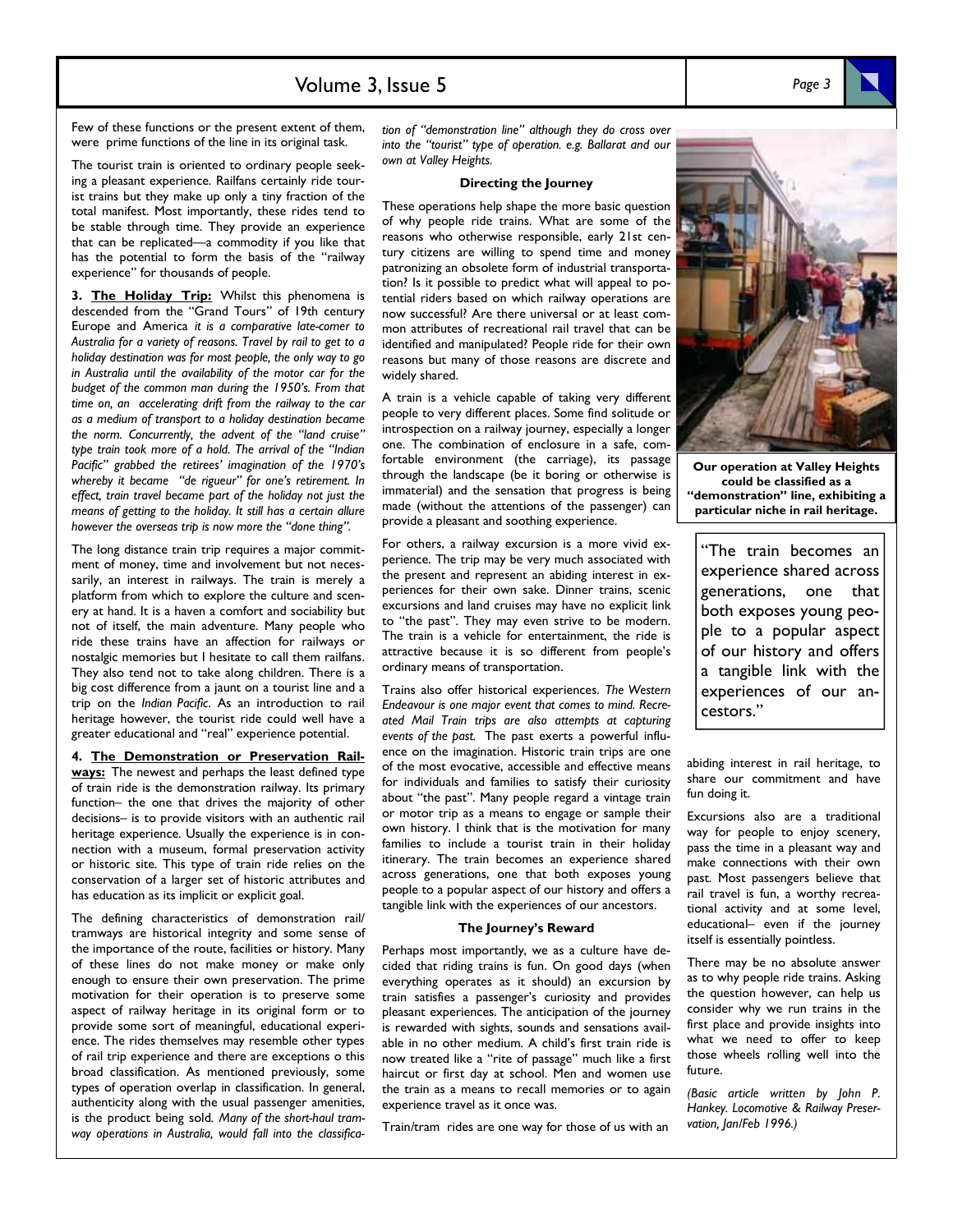## Page 4 **STEAM SCENE**

## **Another Vignette from the Vault**

#### **More tales of travel with the late Len Manny**

*Len was keeper of the society's treasury for many, many years. Among his other traits, he had a devilish way of manipulating any person in authority who had the temerity to trifle with him. Len loved the English language and never ceased to amaze those of us fortunate enough to have been witness to his verbal and written manipulations of those in authority. When the goal was to win an argument, secure a favour or to take the "mickey" out of some lowly railway staffer, Len was in his element. Mostly he succeeded in baffling his most formable opponent, no matter how large. Only on rare occasions was he ever defeated (see S.S. April 2006.)* 

The first tale concerns Len's intense interest collecting Edmondson railway tickets. Len had discovered that the small ticket office at the Bathurst Street entrance to Museum station, still held stocks of old, dark green cardboard tickets with "reverse-block" serial numbers. Len desired at least one of the second class Museum to Wollongong return tickets from that rack to expand his extensive collection. One Saturday morning Len led several Parramatta Park colleagues to Museum and had each one purchase a return ticket to the 'gong. Additionally each purchased a return weekend excursion ticket to Otford (the extent of the metropolitan area). Using this excursion ticket the happy band took the underground to Central where we transferred to and occupied a dogbox on the next all stations steam train to the south coast. Occupation of these celebrated dogbox compartments usually ensured that a ticket examiner would be denied an easy access to check and deface, with his clipper, our prized tickets. The ruse was successful, no ticket examiner attempted to enter our hallowed portals.

 On arrival at Wollongong Len presented his plan to snare as many of these tickets as possible. He decreed that I, being an innocent pimply-faced lad of 18 or so years, would bolt ahead of the party, mingle with the outgoing passengers and push through the barriers onto the roadway outside without surrendering my prize ticket. This action was heroically executed. As expected two barrier ticket collectors chased me onto the road where I quietly surrendered my forward half of the ticket and apologised for forgetting to hand it in. Meanwhile my partners in this audacious conspiracy were able to spill through the unguarded barriers, spiriting out their prizes intact. Once all the outgoing passengers had departed Len quietly went about the task of picking up tickets discarded by these exiting passengers onto the footpath leading away from the barriers. Len explained, justifying his course of action, was to deny the enemy the opportunity to sweep-up the discarded tickets which, presumably, were to be returned for "audit".

 Recollections of the return trip are not all that clear, other than Len, sitting on the lift-up seat outside the WC, sorting the "gems from the footpath" and distributing the not-wanteds to his travelling companions. Just like picking the petals off a daisy "she loves me, she loves me not". Once again a dogbox compartment was utilised with the return half of the excursion ticket became valid once again when we stopped at Otford. Should an examiner demand the tickets before reaching Otford it would have been a revelation to see how Len would have

bluffed his way through that just to keep the ticket. Thank goodness we were not travelling on Central platform tickets!

 In retrospect I wondered why Len just did not buy a ticket and put it in his collection. Perhaps he relished the thrill of the chase! And just where is my return half of this prized ticket? *Lost.*

 Another hilarious incident occurred in the early 1960's when Len and his tramway cohorts were at Central Station to join the "last steam train to Oberon". It was an accepted rule that the barrier staff did not clip any souvenir tickets, only visually checking their validity. The ticket collectors were checking tickets for two trains docked at the platform. One, I recall, went to Newcastle, the other being the special. Somehow one ticket collector, with limited English, did not understand this tradition nor Len's banter. He grabbed the souvenir ticket to punch, or as Len colourfully observed, "to poke holes in a perfectly good ticket".

 Then verbal fireworks erupted. Without flinching Len advised his adversary, amongst other things, that "this ticket is only for the suburban area". Our excitable railway servant demanded to know "where you go?" Quick as a wink Len advised that "I go to La Parouse, just past Daceyville, on the Eastern Suburbs line". Amid much laughter from the intending passengers, Len snatched the special ticket from the railway servant's hand, marched up the platform and took his rightful place in his assigned seat. His adversary, not wanting to appear to have lost the bout, brought a higher official into the ticket caper.

 Then came the *grand finale*. The aggrieved ticket examiner located Len in the carriage and pointed him out to his mentor. In they went, boots and all, to ensure the offending ticket was punched as per the regulations. As quick as you can say "Jack Robertson" Len, surprising the little audience that had now gathered to witness the *fait accompli,* willingly surrendered a ticket for punching . . . a platform ticket applicable for that day. You see, Len always purchased a platform ticket, only from a booking office and not a vending machine, for just such occasions when officialdom needed a lesson in ticket etiquette, Len's etiquette.

 During January, 1963, Len and I embarked on a rail odyssey to Tasmania. The first day, my 21<sup>st</sup> birthday, saw us travelling to Junee on the steam "Riv". Nothing would daunt Len. He arranged at lunch time for the buffet car ladies to produce an ad hoc birthday cake. As an encore they sang "Happy Birthday" then encouraged all to come out and cause embarrassment by giving me a kiss in front of the incredulous patrons! Len had arranged a night of rest in the Junee Station



*Our excitable railway servant demanded…"where you go?" Quick as a wink Len replied, "I go to La Parouse...on the Eastern suburbs line!"*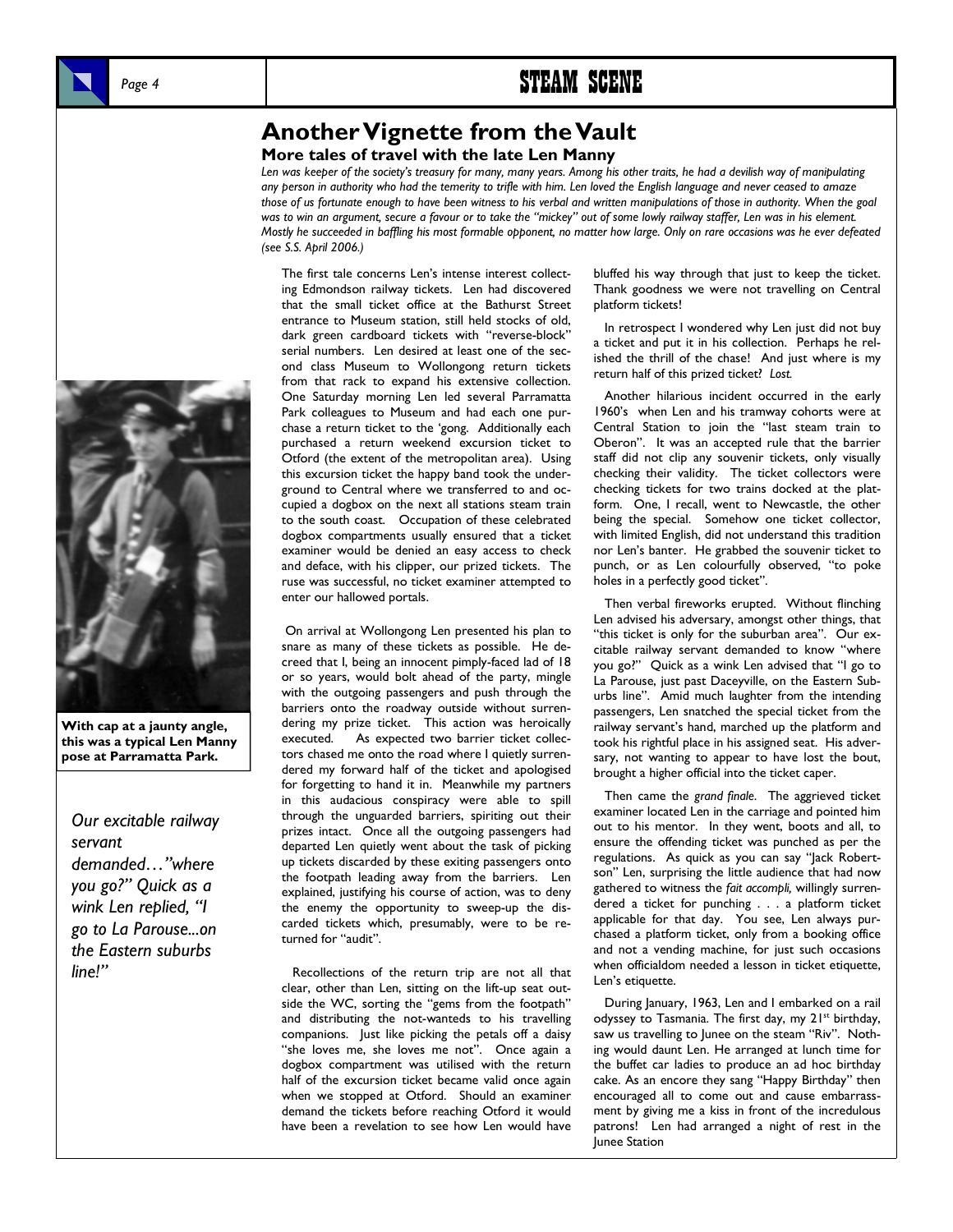## Volume 3, Issue 5

 Hotel, which at that time still catered for travellers. The buffet car ladies stayed the night at Junee causing more embarrassments calling out and whistling me.

The next day was a short hop in the South West Mail to Narrandera, with a change into tin hares for Tocumwal. Then it was over the platform into a VR train to Melbourne. When the SW mail arrived at Junee the next day the second class accommodation was awash with the flotsam and jetsam of the occupants, a football club returning from an outing to the big smoke. Not wanting to travel with such hungover travelling companions, Len went to the ticket window to pay for excess fares to upgrade the second class tickets.

 Len usually wore a white shirt and maroon tie and this day was no exception. The ticket clerk, seeing only Len's face and the collar and tie, assumed he was a conductor off the train. He queried him as to "why would those silly coots want to pay a  $1^{st}$  class excess to Narrandera". Like greased lightning Len seized the moment and replied "because they are silly coots". With that, the booking clerk invited Len into his inner sanctum. Len boldly went in and to his astonishment was invited to execute the paper-work himself. So there he was, filling out the excess fare book for two upgrades, paying in the money and taking the change! What a coup, excess fare tickets to accompany the Sydney-Tocumwal ticket, signed by himself. Wonder if that illegal clerical function was detected at an audit?

### **ooo0ooo**

 Later that month saw Len and myself enjoying travel over Tasmanian government and private railways for nearly a fortnight. The fiasco of loosing out on the hamper deposit in Hobart made Len more determined than ever to succeed in his ticket pursuits. One section of the grand tour included a journey in on an Emu Bay Railway Company goods train from Zeehan to Rosebery. Here we changed to the celebrated steam-hauled Emu Bay Railway Company's *Westcoaster* onto Guildford, where another change was made to the following ASG-hauled ore train to Burnie.

 But the friendly station master at Zeehan was taken by surprise when someone actually wanted to ride the goods train. He tried in vain to convince us to take the bus! Len would not have a bar of this, the train was in the timetable, Len's version of the timetable. Finally they agreed to issue "flimsy" single tickets to Burnie. Again the English language was used to convince the staff an Edmonson ticket was most necessary for the journey. It is with fond memories that I recall the ancient ticket rack being unlocked (only after a search located the key), the door being swung open and the seller blowing accumulated dust from off the tickets within. With our booking concluded the rack was again locked, the key returned to its proper place, probably for evermore. As the train lurched from Zeehan yard Len confided that the station master would have to enter all the details of every ticket in the ticket register instead of the easy task of pulling a bus voucher!

 The journey was undertaken, with emphasis on travelling in dog-box style compartments in guards or passenger vehicles. Upon arrival at Guildford we **Len Manny collecting fares on**  awaited the following ore train where we were in-**the tram in Parramatta Park.**  vited to ride with the guard. To my disappointment **The kids pictured L to R top,**  Len declined the kind offer. Once inside the passen-**Belinda Irwin and Phillip Irwin.**  ger compartment Len puzzled me and proceeded to **L to R bottom, Douglas Manny**  lock the left-hand door with a key he apparently **and Ann-Maree Irwin**  brought with him.

 On arrival in Burnie, ore trains usually stopped in a loop adjacent to but never at the station. Our train followed the accepted procedure. Here the guard helped us to alight onto the main running lines and found "geeze the left-'and door 'az been locked by a person or persons unknown up the line so me'll 'elp yooze out the uva door". So in the confusion of alighting onto the main line the surrendering of the prized Zeehan-Burnie second class single tickets was forgotten. Sadly, the rail passenger service from Zeehan ceased soon after, buses being the order of the day. And so it transpired Len had hatched his plot as a means to an end to ensure possession of a ticket that may well have been the last Edmonson tickets sold at Zeehan. I hope the ticket cabinet key was found so the final audit could to be made.

*The ticket clerk….. assumed (Len) was a conductor….and…. invited him to execute the paperwork himself.* 

## **When the trams carried your letters.**

*Most members will be aware that we now have a representation of a letter box on the back of the tram. This was made up from a photograph with the result that some features such as its connection to the apron of the tram may not be quite authentic. Never-the-less it gives some idea of the post box arrangement. Secretary, Peter Stock, has written the following article on that very practical institution from times past, the tramway letter box.* 

A feature of Sydney steam trams was a little red postal-box on the apron of the rear car. In those bygone days of the ten colony, inter-communication between Sydney and the developing suburbs was not as speedy or frequent as the present day.

The Railways Commissioners made the suggestion of attaching postal boxes to their trams to the colonial post authorities. These new postal boxes would extends to the residents alongside the everexpanding tramways, a facility to post their letters at the various "tram" suburbs and also when the trams were en route. It should be remembered that with

the evolving "ribbon development" then occurring along the new tramways, permanent postal pillar boxes were few and far between.

It was reported in *The New South Wales Railway Budget (18-4-1895)* that the Commissioners' suggestion had been carried into effect. The postal boxes were affixed on the tail end of the last trailer car in a consist and for security, fastened by a padlock.

As the steam trams arrived at the Bridge Street city terminus, a postal authority employee stationed their, cleared the contents of the boxes and placed

*(Continued on page 6)* 



**The letter box on the end of the trailer car. Signwriting has yet to be done.** 



*Page 5*